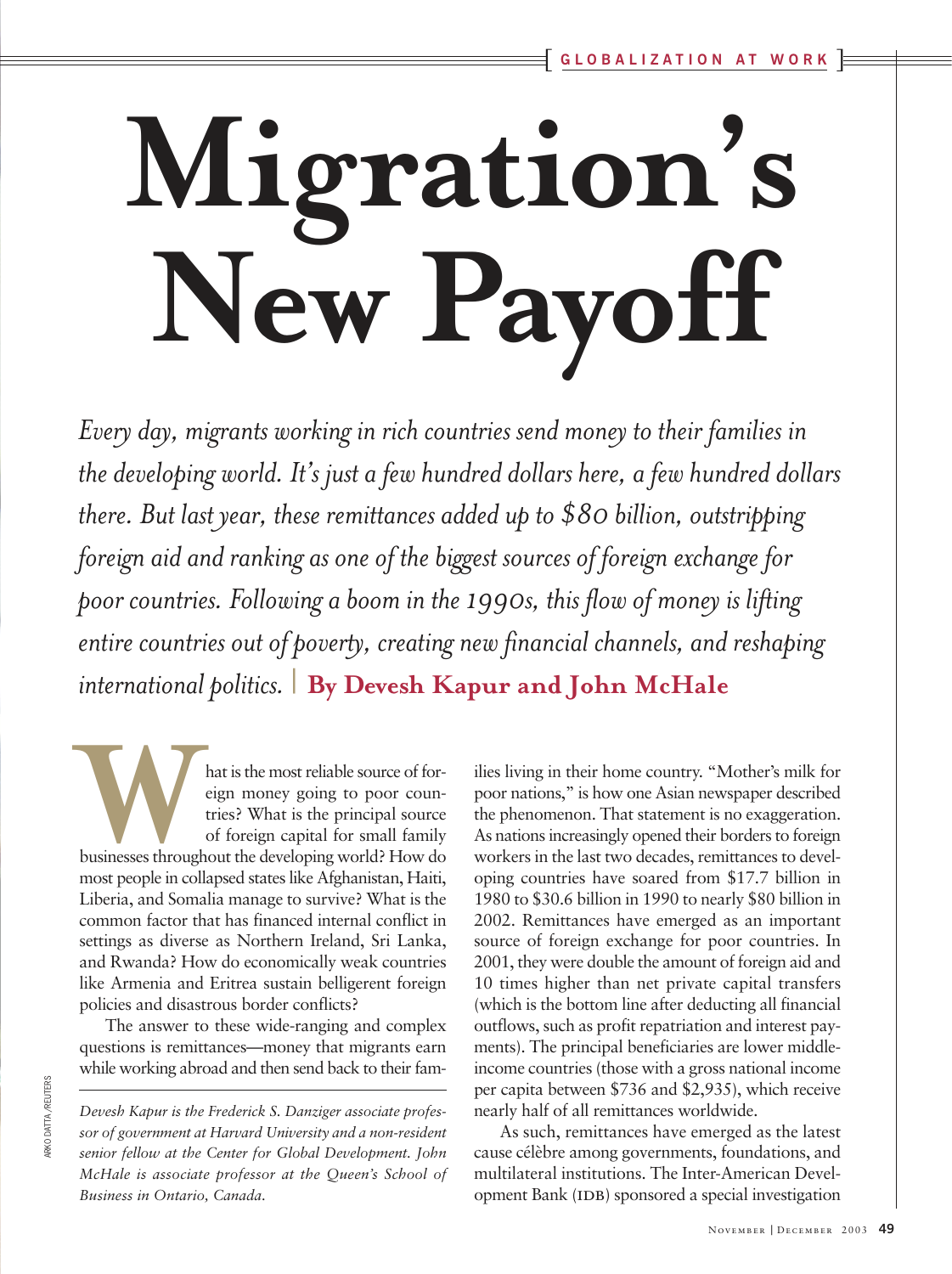of strategies that would help workers living in the United States send their wages to Latin America and the Caribbean, where remittances totaled \$32 billion last year alone (20 times the amount of U.S. foreign aid sent to the region). The U.S. Agency for International Development is spending \$500,000 on [a similar program](http://usinfo.state.gov/regional/ar/mexico/02093002.htm) on behalf of the 20 million Mexican workers who last year sent home nearly \$10 billion, which is twice the value of Mexico's annual agricultural exports and over a third more than Mexican tourist revenue.

Governments in developing countries are also

doing whatever they can to keep the money flowing. In Pakistan, where remittances are expected to reach a record \$4.5 billion in 2003, the government unveiled a plan last July to "export" an additional 200,000 workers. "This export of manpower would bring relief to 200,000 families in the same way as the construction of four dams and two highways in different parts of Pakistan would bring employment and relief to 500,000 families," observed Pakistan's labor minister.

But it's not just the volume of money that has governments and multilateral organizations excited.

fees or services.

Within the development community, remittances strike the right cognitive chords. They fit in with a communitarian, "third way" approach—neither inefficient socialism nor savage capitalism—and exemplify the principle of self-help. People from poor countries can just migrate and send back money that not only helps their families

Remittances have also emerged as the most stable source of financial flows. Unlike foreign aid, the flow of remittances is not subject to the whims of donating governments, or held hostage by onerous conditions imposed by multilateral lending institutions. And in contrast to foreign investment or loans, remittances are insulated from the herd behavior of private investors and money managers. During economic crises, when developing countries most need the money, it is not powerful wealthy countries or sophisticated financial markets that they can depend on, but rather the millions of otherwise powerless working class emigrants. In financial terms, remittances are a free lunch. While other sources of capital carry a cost for the receiving country, be it interest payments for loans or profit repatriation for investments, remittances require no



**Source:** *[Balance of Payments Statistics](http://www.imf.org/external/bopage/nlindex.htm)* **(Washington: International Monetary Fund, 2002)**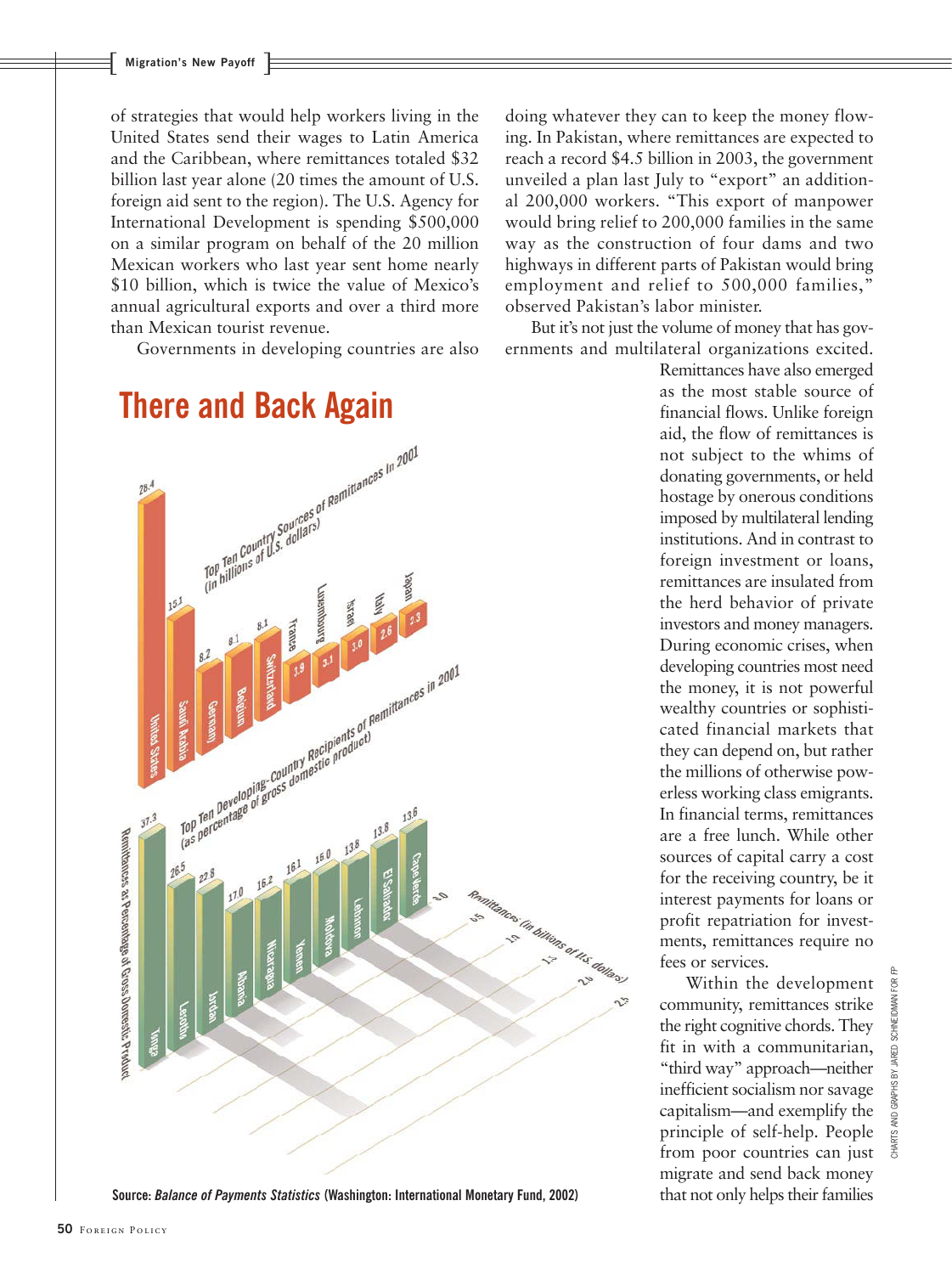but their countries as well. Immigrants, rather than governments, thus become the biggest provider of foreign aid. On the sending side, remittances need no costly government bureaucracy, and on the receiving side, the money is unlikely to be siphoned off by corrupt government officials.

At the simplest level, remittances are about helping individual families. A couple of hundred dollars sent home every month can make the difference between abject poverty and food on the table. At another level, these small transactions, repeated thousands of

### **A Rising Source of Income**

**Selected Inflows of Remittances, 1990–2001**



**Source:** *[Global Development Finance](http://www.worldbank.org/prospects/gdf2001/index.htm)* **(Washington: World Bank, various years)**

times every day across the world, are quietly binding the fates of nations. The growing number of people working abroad is reshaping the debate over immigration in industrialized countries and forcing developing nations to embrace dual citizenship, which helps their citizens find better jobs and send home even more money. Politicians seeking financial support for their election campaigns increasingly must tend to the needs and priorities of their countries' swelling diasporas. And policymakers seeking to cut off the flow of money to terrorist groups are struggling to learn how to distinguish "good" money from "bad" in the murky informal system of financial transfers that has kept citizens in failed states like Somalia from total humanitarian disaster. As with other drivers of global integration, remittances present a challenge of regulating informal forces in ways that harness their vast benefits while seeking to minimize their unwelcome side effects.

#### **WIRED FOR MONEY**

The most obvious explanation for the growth of remittances in recent years is the steady increase in migration[. The United Nations estimates that rough](http://www.un.org/News/Press/docs/2002/pop844.doc.htm)[ly 175 million people were living outside their coun-](http://www.un.org/News/Press/docs/2002/pop844.doc.htm) [try of birth or citizenship in 2000,](http://www.un.org/News/Press/docs/2002/pop844.doc.htm) up from 154 million in 1990. Of this population, 60 percent reside in developed regions. In the United States, where nearly half of the foreign population entered the country in just the previous decade, the number of illegal immigrants jumped from 2.5 million in 1989 to 8.5 million in 2000. Elsewhere, the foreign population in 17 European countries rose from 15.8 million in 1988 to 21.7 million in 1998. Foreign workers continue to represent more than 50 percent of the labor force in the oil-exporting Persian Gulf countries.

Another reason for the relatively sudden growth of remittances in the 1990s is that many developing countries, under the tutelage of the International Monetary Fund, relaxed exchange controls on the purchase and sale of foreign currencies. This policy sharply reduced the black market for foreign exchange and eased restrictions on banks and other financial intermediaries. As a result, the increase in officially recorded remittances partially reflects a shift from informal to formal channels.

There is, however, another, less obvious, factor driving the growth in remittances: a burgeoning infrastructure that has helped ease the movement of money across borders. The most visible manifestation of this is Western Union, a U.S.-based company with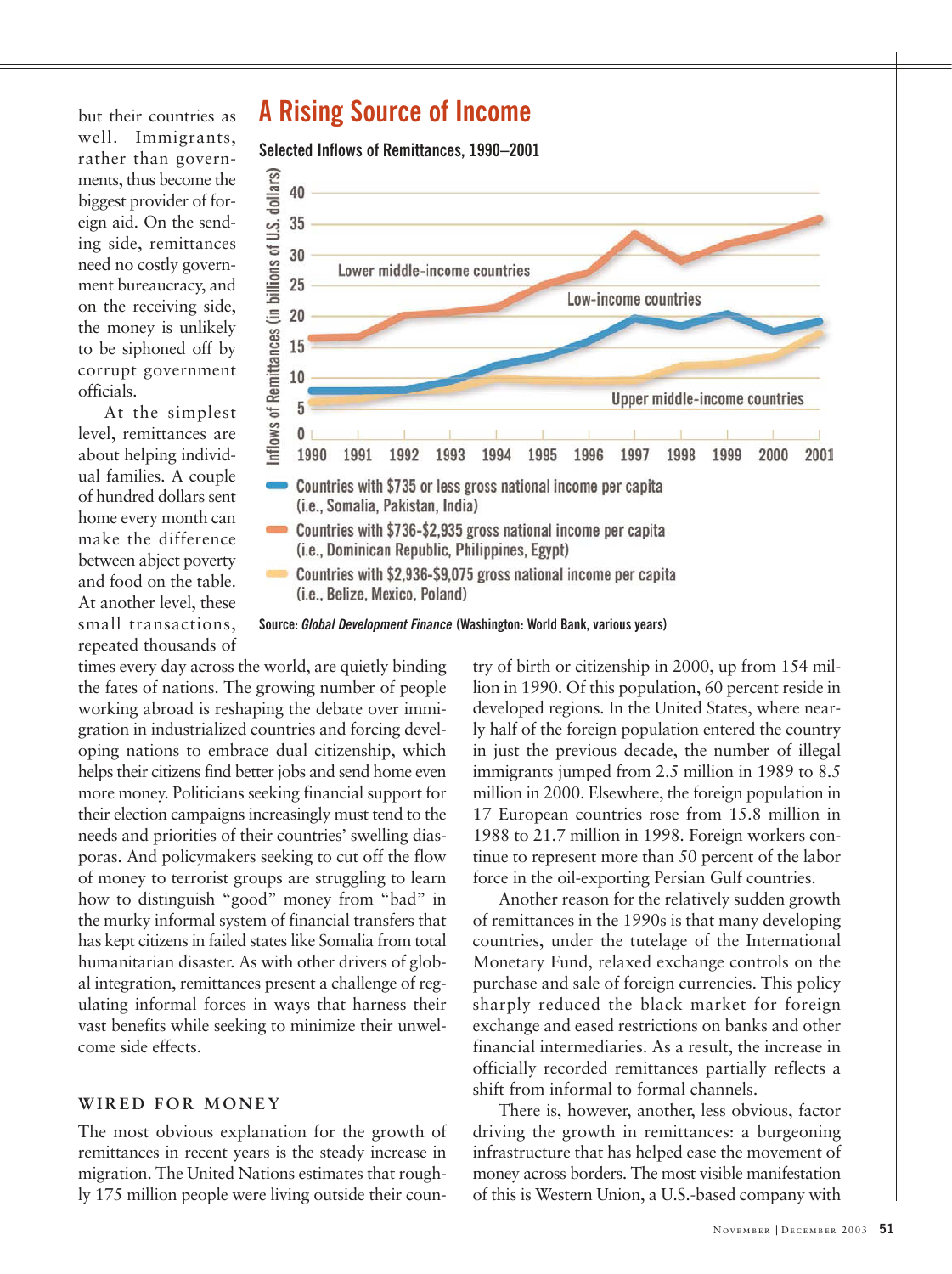**D**espite the growth of formal transfer mecha-<br>nisms such as Western Union and ATMs, sub-<br>stantial amounts of remittances continue to flow nisms such as Western Union and atms, substantial amounts of remittances continue to flow through informal (and sometimes underground) channels, outside the purview of government supervision and regulation. These transfer mechanisms—known as Informal Value Transfer Systems (ivts)—go back centuries, particularly in Asia. Some examples are known as *hawala* (Middle East, Afghanistan, Pakistan), *hundi* (India), *fei ch'ien* (China), *phoe kuan* (Thailand), *hui* (Vietnam), and *encomenderos* and "Black Market Peso Exchange" (South America). Relying on rudimentary, low-cost technologies, these networks may transfer tens of billions of dollars or more around the world each year, offering speed, easy access, low costs, and anonymity. An estimated \$200 to \$500 million was sent back home to Somalia in 2000 through IVTS (compared to \$60 million in foreign aid). Basically, the sender gives money to an IVTS agent (usually in an ethnic neighborhood), who calls or faxes instructions to his counterpart in the region where the money is to be sent. The counterpart makes the payment within a few hours. Settlements are made either with a transfer in the opposite direction, by private couriers, or through periodic wire transfers. Another method of balancing the books is to underinvoice goods shipped abroad, so that the receiver can resell the products at a higher market price.

Following the terrorist attacks on September 11, 2001, Western governments and the media portrayed these informal transfer mechanisms as shadowy networks for funding terrorism. To be sure, these services are sometimes associated with all sorts of criminal activities including bribery, drug trafficking, tax evasion, payments for smuggling illegal migrants, and the black market trade in human organs. But, as a study conducted for the Dutch Ministry of Justice concluded, "ivts are by no means infested or controlled by criminals. . .[many] resort to IVTS simply to transfer money to their relatives because they follow cultural traditions or services are faster, cheaper, less bureaucratic, and more convenient than any other alternative."

And the perpetrators of the September 11 terrorist attacks? The hijackers received most of their funds through formal networks such as credit cards, ATMs, and wire transfers.

*—D.K. and J.M.*

**Taking It to the Streets** about \$2 billion in annual revenue, which allows cus-<br>tomers to wire money to any affiliated office. In tomers to wire money to any affiliated office. In 1996, the company had 35,000 agent locations worldwide, with just 10,000 outside of North America. By 2002, customers could transfer money to 151,000 agent locations, 95,000 of which were located outside of North America.

> Transferring money is expensive. For instance, sending \$200 from the United States to the Philippines costs an average of \$17, plus additional charges, through a money transfer organization like Western Union, and most banks charge similar fees. The exorbitant costs of remittances (about 12 percent of the estimated \$25 billion transferred from the United States) and the promise of large profits have drawn in new players. Recently the World Council of Credit Unions, an organization representing more than 40,000 regional and national credit unions with members and affiliates in 79 countries, launched the [International Remittance Network](http://www.woccu.org/prod_serv/irnet/) (irnet) to facilitate transfers from the United States. IRNet does not charge any fees and offers better exchange rates, but as of yet, its services are confined to its members. The IDB is helping to create a common electronic platform throughout Latin America and the Caribbean to settle transactions among various financial intermediaries that handle remittances.

> Major commercial banks are also prospecting for remittance gold. Portuguese banks were early adapters who saw opportunities at the beginning of the 1980s to benefit from the large flows of remittances sent by Portuguese workers abroad. They established branches in countries with concentrations of Portuguese emigrants, such as France, and offered free transfer services and made arrangements with local agents to deliver money to families back home. By the late 1990s, deposits from emigrants represented about 20 percent of the total deposits in Portugal's banking system. During the mid-1990s, Mexico opened its banking sector to foreign investment. As major Spanish and U.S. banks began buying Mexican banks, they realized that migrant workers could be drawn in to become full banking customers, spearheading a large expansion of retail banking on both sides of the U.S.-Mexican border. The transfer business is already paying dividends. Bank of America has found that 33 percent of its U.S.-Mexican remittance customers have opened an account.

> New products, underpinned by new technologies, have also given remittances a boost. Banks have introduced debit cards for migrants in the United States to send money home to their relatives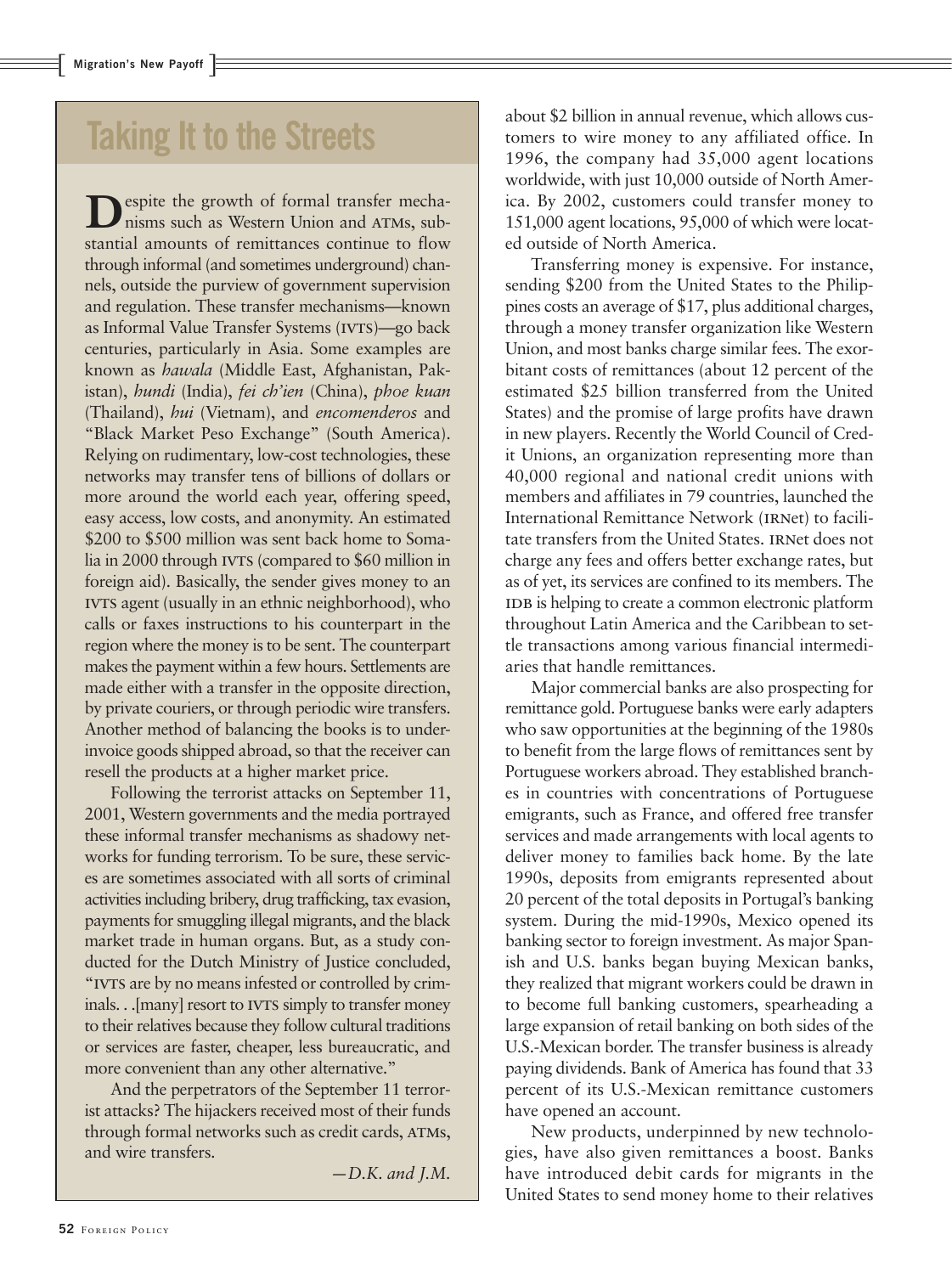in Mexico, even if their families do not have a bank account. Migrant workers make payments into the debit card account in the same way they would make deposits into a checking account. Their families can then either withdraw money from automated teller machines (ATMs) or use the card to pay for goods at large retailers. atms themselves, which held a miniscule 0.2 percent share of the remittance market in 2002, are expected to capture 11 percent by 2006. Competition from such banking services caused the costs of wire transfers to drop by more than half in the last few years.

An unanticipated longer-term effect appears to be a strengthening of the weak retail banking system in Mexico. Only about one in five Mexicans has a bank account and much of central Mexico, which sends the most migrant laborers to the United States, lacks bank branches. The lack of formal credit in Mexico has especially hurt microenterprises in small towns, as these companies could not rely on banks to fund their operations. The growth of a strong retail-banking network built on a strong base of remittances, in hitherto poorly served regions, might well prove to be a very positive institutional payoff.

#### **TRICKLE-UP ECONOMICS**

Whereas foreign aid to developing countries flows through bureaucratic agencies and nongovernmental organizations, remittances go directly to households. After basic needs such as clothing, food, and healthcare are met, remittances are often also invested in land, farm tools, livestock, or even travel expenses to send another family member abroad to work.

More recently, immigrant communities have sought to pool remittances and channel them for public purposes. Mexican immigrants across the United States have organized themselves in the last decade into hometown associations that finance public works projects and small businesses in the towns from which they have migrated. Matching grants from the Mexican government have leveraged these remittances. To what degree these initiatives create jobs and make immigration less necessary is unclear. Perhaps the biggest benefit is that these associations help migrants maintain their personal ties to their hometowns, a connection that becomes increasingly important as migrant families enter their second,



**Power to the migrants: Filipino activists urge overseas workers to stop sending remittances home as a protest against President Joseph Estrada in November 2000.**

even third generations. The children of migrant workers who grew up feeling deprived, seeing part of their parents' wages sent abroad, might otherwise be less inclined to share their own personal wealth.

The types of communities that benefit from remittances can vary from country to country. In Mexico and Central America, remittances largely go to poor rural households. In other countries, such as the Philippines, Vietnam, and Pakistan, relatively betteroff families get the larger share. In part, this discrepancy is a product of geography. Regions that border wealthy countries (as Central America is close to the United States and North Africa is near Western Europe) favor poor migrants, since the travel expenses are much lower. By contrast, impoverished families living in sub-Saharan Africa have fewer options, since neighboring countries are just as likely as they are to suffer from civil strife and economic malaise. A decent paying job abroad can be a hefty investment. In Somaliland, the cost of airfare and an employment visa to go work in the Persian Gulf is about \$3,000. If the destination is Europe or North America, the price tag can be as high as \$5,000.

The number of well-to-do households that send family members abroad is reflected in the education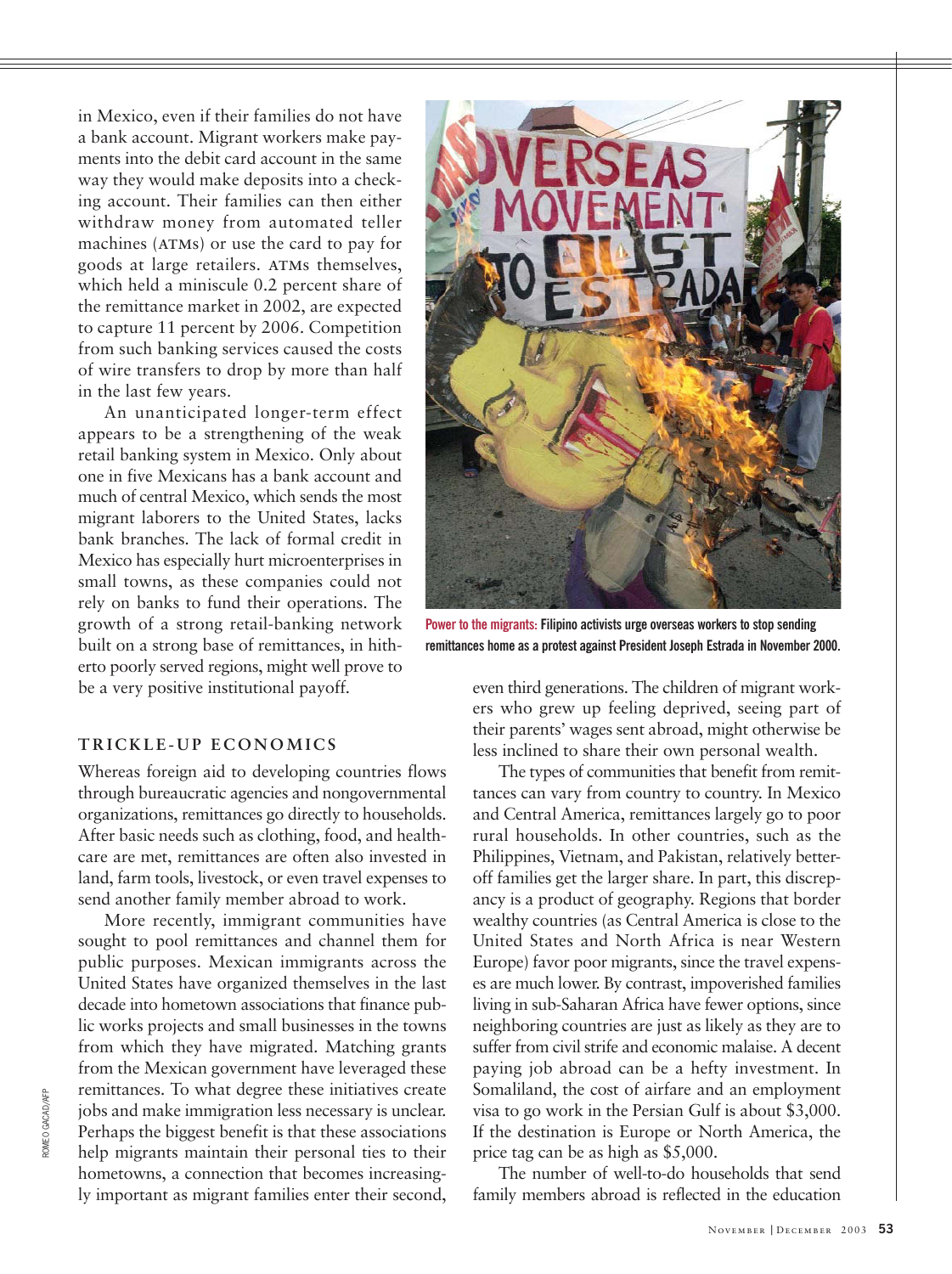level of migrant workers. For instance, 80 percent of Indian migrants 25 years and older in industrialized countries have a university degree, compared to only 2.5 percent of that age group back in India. Higher education, however, doesn't guarantee a higher paying job. In Hong Kong, 61 percent of Filipino workers have high school diplomas and nearly 32 percent have university degrees, yet more than 94 percent are employed in low-paying jobs, such as cleaning houses.

**The emergence of "remittance communities" creates symbiotic relationships between source and destination countries, sometimes with unpleasant results.**

The preponderance of well-educated people who work abroad highlights the concern that developing countries are bartering their most precious human capital in exchange for remittances. There is, however, no real quid pro quo here. The detrimental effects of the "brain drain" for developing countries arise from the migration of the very highest rung of the professional ladder—not simply high school and college graduates, but engineers, physicians, and professors who are critical for institution building. This group occupies the upper 10 percent of income brackets in developing countries, and when they migrate, their households generally do not need remittances.

The larger point is that remittances are helping to lift communities and in some cases, entire countries, out of poverty. Remittances don't directly add to a government's budgetary resources, but they raise the level of national savings and access to foreign exchange. In the Dominican Republic, high levels of remittances in the late 1990s not only contributed to the country's rapid economic growth (the highest in the region) but also helped reduce chronic poverty.

During a financial crisis, remittances are a critical safety net for private consumption. In the late 1990s, when Ecuador experienced its worst economic downturn in the century, more than a quarter of a million people left the country. Remittances jumped from \$643 million in 1997 to more than \$1.4 billion in 2001, accounting for 10 percent of GDP. In Armenia, remittances helped cushion a stunning economic collapse (per capita GDP declined from \$1,590 in 1990 to \$173 in 1994) following the breakup of the Soviet Union and the blockade resulting from the country's conflict with Azerbaijan over the disputed territory of Nagorno-Karabakh. Many well-trained Armenians migrated to Russia, and later in the decade, Armenians were receiving as much from remittances as from salaries for legitimate employment at home. Similarly, Cuba was forced to take steps to attract remittances (such as legalizing the possession of U.S. dollars) when world sugar prices plummeted and Moscow cut off economic

> aid following the collapse of the Soviet Union. By 1995, during an acute foreign exchange crisis when aid and foreign investment to Cuba were only about \$100 million and exports just \$1.1 billion, remittances were approximately \$530 million up from just \$50 million in 1990. An unanticipated side effect in that

country has been increasing disparities in a political system that draws its legitimacy from its strong commitment to equality: Remittances have a strong racial bias, since the diaspora is predominantly white, while the island's majority is black.

#### **DOLLAR DIPLOMACY**

The old political axiom "follow the money" has taken on new significance as workers' wages crisscross the globe. From Russia to India, the lucre of remittances has led politicians to alter radically their positions visà-vis their diasporas from benign neglect to active courtship. Presidential candidates in the Dominican Republic (where remittances account for around 10 percent of GDP) have campaigned amongst expatriate communities in the United States. Migrants from El Salvador, Guatemala, and Nicaragua may very well determine the outcome of forthcoming elections in Central America, as they tend to finance the campaigns of moderate politicians as opposed to the likes of former Nicaraguan presidential candidate and Sandinista Daniel Ortega. And dual citizenship in the developing world, once an exception, is becoming common. In the Philippines—where a staggering 20 percent of the electorate lives overseas and sends home about \$6.4 billion per year—legislators have passed a new bill that would grant naturalized citizens abroad the right to vote in the upcoming national elections. One of the bill's sponsors sees the legislation as a tool for political reform, since overseas workers "cannot be bought, intimidated, or hoodwinked by unscrupulous politicians." Colombia even allows a representative from the diaspora to be elected to congress.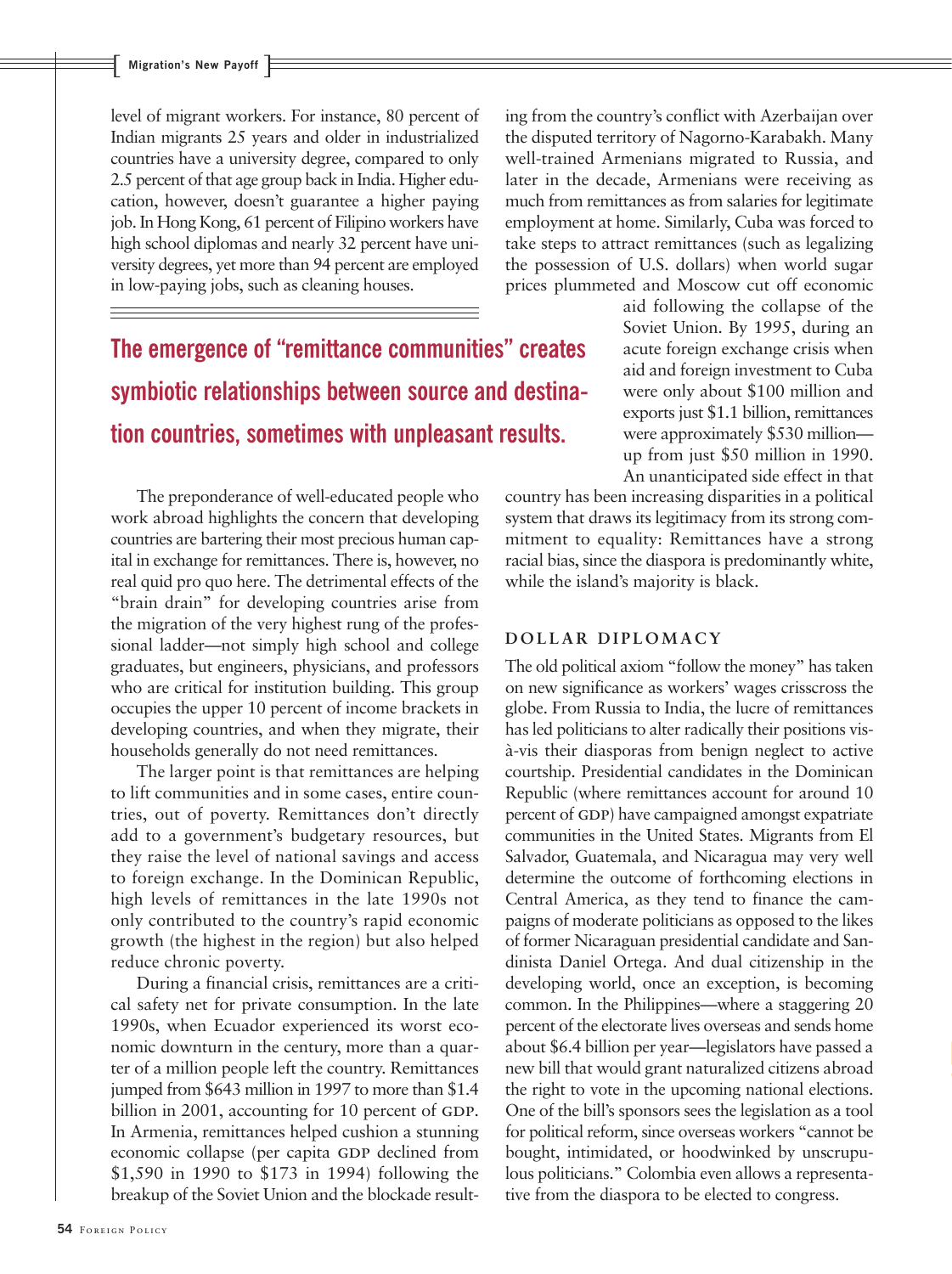In countries that host expatriates, remittances have been reshaping immigration policies. Recently, the Mexican government began to distribute personal identification documents called *[matrícula con](http://www.sre.gob.mx/phoenix/spanish/servicios/factsheet/matrifactsheet.htm)[sular](http://www.sre.gob.mx/phoenix/spanish/servicios/factsheet/matrifactsheet.htm)* (consular registration) cards to migrant workers in the United States, irrespective of their legal status. A number of U.S. banks now accept them as identification for opening bank accounts. Although *matrículas* do not grant legal status to undocumented aliens, they are integrating illegal migrants into U.S. society. More than 800 police departments and 400 cities recognize the card as a valid ID, and 13 U.S. states accept the *matrículas* as sufficient documentation to obtain a driver's license.

Remittances are also influencing international politics. The emergence of "remittance communities" creates symbiotic relationships between source and destination countries, sometimes with unpleasant results. Following the 1991 Gulf War, the Gulf countries expelled workers from Jordan and Yemen, particularly Palestinians, for supporting then Iraqi President Saddam Hussein. India's reluctance to support a U.S.-led attack against Iraq in 2003 was predicated, in part, on remittances. "Our special interest in the current crisis arises from the presence of millions of our expatriates that live and work in the Gulf region," India's ambassador to the United Nations acknowledged last February. Faced with a sharp economic contraction during the Asian financial crisis, Malaysia and Thailand booted Indonesian workers, exacerbating Indonesia's economic woes and increasing political tensions among the members of the Association of Southeast Asian Nations.

Controls on remittances as a form of economic warfare have been most evident in the Israeli-Palestinian conflict. In 2000, Israel drastically reduced the number of work permits for Palestinians because of security concerns and instead imported roughly a quarter of a million foreign workers, mostly from East Asia and Africa. Palestinians in the West Bank and Gaza saw their gross national income per capita decline by about 30 percent in 2001 and 2002 combined. In contrast, remittance outflows from Israel tripled in the 1990s, to nearly \$3 billion in 2001.

## **The Money That Makes the World Go 'Round**



**Source: Authors' estimates, based on data from the International Monetary Fund, World Bank, Inter-American Dialogue, Nilson Report, U.S. Agency for International Development, and the Consulate General of India in Jeddah.**

**Note: Estimated annual remittance inflows for the Dominican Republic are between \$1.7 and \$1.9 billion; for North Korea, between \$0.3 and \$0.5 billion.**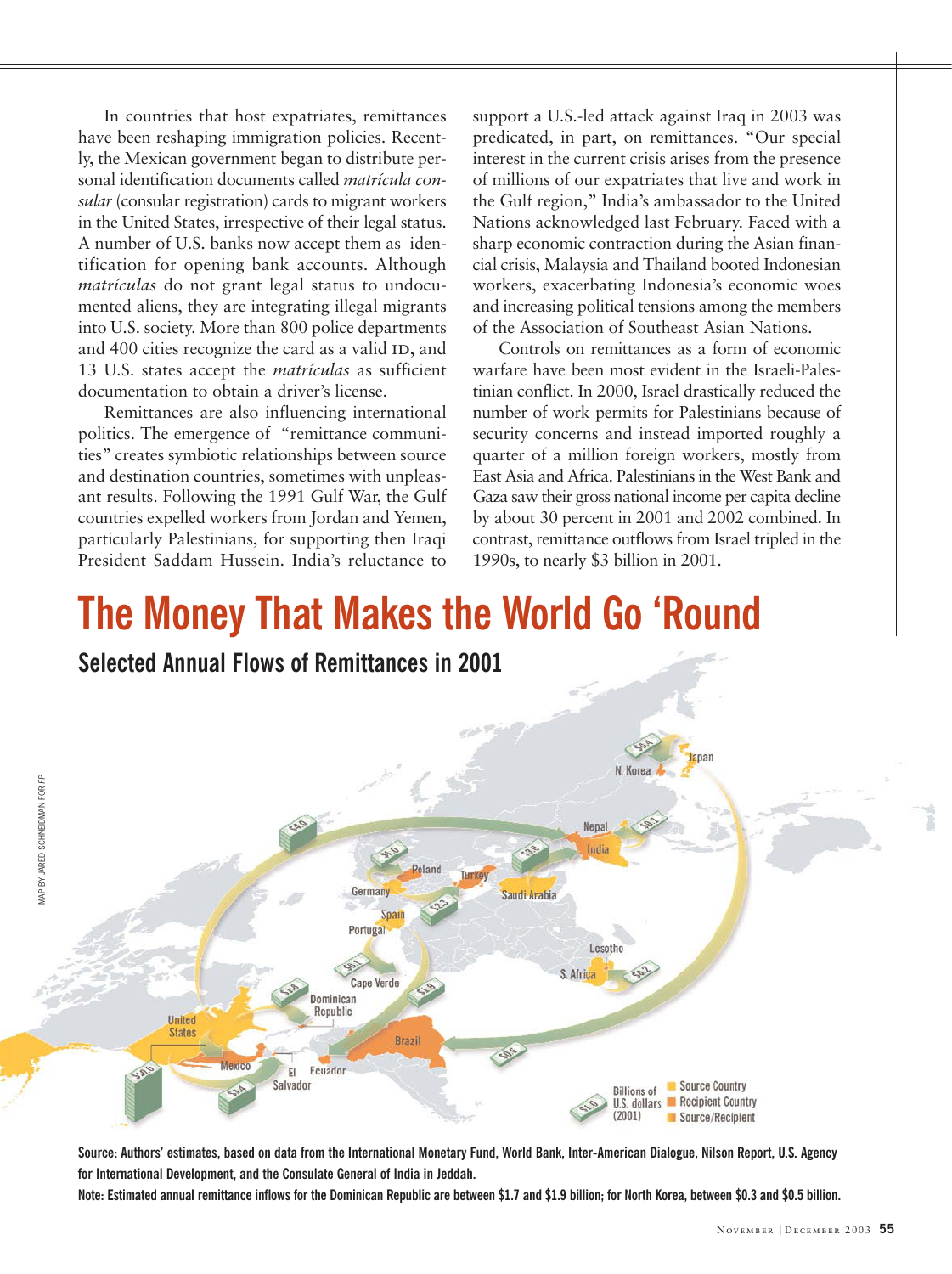The dynamics of remittance flows changed drastically in the aftermath of the September 11, 2001 terrorist attacks. For Pakistan, a "front line" state caught in this vortex, where remittances were around \$1 billion in 2000, this event proved a financial blessing. Many Pakistanis with savings in offshore accounts repatriated their funds, fearful of being caught in U.S.-led investigations into terrorist financing; in 2002, remittances in Pakistan exceeded \$3 billion. But the effects of September 11 were disastrous for Somalia, which had become increasingly dependent on remittances after the country fell into anarchy following the hasty departure of peacekeepers in 1994. Absent a functioning central government and a recognized private banking system, the remittance trade was dominated by a single firm, which the



**Cashing out: Somalis relied on the Barakaat Group of Companies to send remittances home, until the U.S. government shut it down in 2001.**

United States labeled "the quartermasters of terror" and shut down in 2001, though the evidence later proved to be quite weak. With remittances representing between 25 and 40 percent of Somalia's total GDP, the humanitarian impact on an already impoverished economy was severe.

As the Somali case illustrates, for the people of failed states like Congo and Afghanistan, as well as for stateless peoples (Palestinians, Kurds, and pre-independence Eritreans and East Timorese), overseas remittances are the oxygen essential not just for family survival and household consumption, but also to finance militant causes. Elsewhere, in places such as Armenia and Croatia, remittances underwrote long-distance

nationalism, which boosted hard-line regimes and complicated efforts to resolve regional conflicts. Typically, the remittances came from the diaspora settled in industrialized countries—be it Irish-Americans making donations to the Irish Republican Army or Sri Lankans in Canada sending money to the Liberation Tigers of Tamil Eelam.

#### **RETURN TO SENDER?**

Remittances are quietly transforming the world, mostly for the better. Yet, they risk becoming casualties in the war on terrorism. The United States and the Parisbased Financial Action Task Force on Money Laundering are depriving the very countries that most need remittances by imposing blanket sanctions against

> governments and financial intermediaries suspected of funding groups such as al Qaeda. And, as part of the effort to monitor suspicious transactions, Western countries are compelling institutions that transfer money abroad to install expensive new compliance technologies that collapsed states cannot afford. Rather than utilizing such blunt instruments, the international community should build a financial architecture, under the aegis of a multilateral organization such as the United Nations Development Programme, that reduces the costs of sending money and increases transparency to reassure nervous governments. The expenses for such an endeavor would, in all likelihood, be much less than the higher costs of policing monetary

transfers; this initiative would also save money by offsetting the need to send official foreign aid.

Countries in the developing world can also do their part to make the most of the remittances they receive. They can more actively regulate labor market intermediaries, such as contractors who hire farm workers, to ensure that migrant laborers are not being deprived of their full share of wages and other forms of compensation. Governments, however, should not try to increase remittances by offering various preferential schemes, such as tax-free status, since these policies inevitably encourage tax evasion as residents take money out of the country and bring it back in the guise of remittances. Instead, countries can get more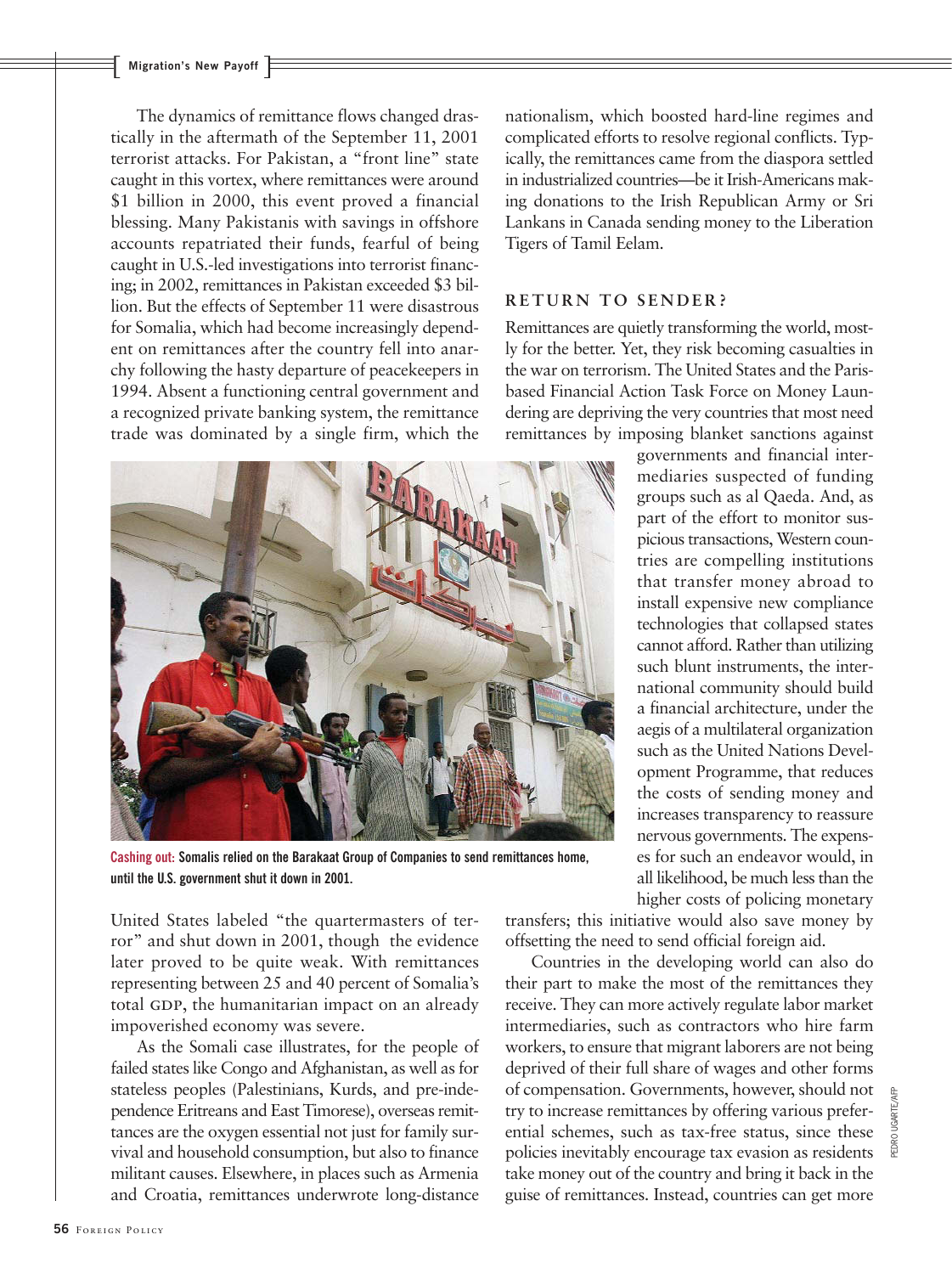bang for the remittance buck by fostering a supportive economic environment that would encourage families to channel their remittances into productive investments, rather than simply basic consumption. Promoting greater competition in the financial sector and ensuring greater penetration of formal financial institutions, especially banks, in areas with high levels of emigration may be the best way to leverage the long-term productive impact of remittances.

Ultimately, if remittances are to become the principal mechanism to transfer money to poor countries, industrialized nations will have to adopt more liberal immigration policies. However, governments in rich countries, already facing a domestic backlash against migrants who supposedly steal jobs and drive down wages, are unlikely to embark on such a bold initiative. After the September 11 terrorist attacks, U.S. officials informed the Mexican government not to expect immigration laws to change anytime soon. Advocates of more sensible immigration policies who have long argued that foreign workers enhance rather than undermine productivity—are now adding remittances to their list of talking points, trying to make the case that allowing more migrants to send money abroad is a moral cause akin to debt forgiveness. They deserve credit for striving to give poverty in the developing world a human face, even though industrialized countries are more often comfortable with poverty-reduction schemes that keep those human faces back home.

**Example 2 Want to Know More? Example 2 Want to Know More?** 

This article draws on the authors' forthcoming monograph, **"Sharing the Spoils: International Human Capital Flows and Developing Countries"** (Washington: Center for Global Development, 2004).

For analysis on global immigrant flows, see **"International Migration: Facing the Challenge"** (*Population Bulletin*, Vol. 57, No. 1, March 2002) and *Trends in International Migration* (Washington: Organisation for Economic Co-operation and Development, March 2002). Demetrios Papademetriou refutes the claim that migrants from the developing world impose costs on their rich host countries in **["Think Again: Migration"](http://fparchive.ceip.org)** (Foreign Policy, Winter 1997-98).

Dilip Ratha offers an extensive overview of the impact of remittances in the developing world in **"Workers' Remittances: An Important and Stable Source of External Development Finance,"** Chapter 7 in *Global Development Finance* (Washington: World Bank, 2003). The Multilateral Investment Fund, the private sector arm of the Inter-American Development Bank, and the Inter-American Dialogue have been examining trends in remittance flows from the United States, particularly to Latin America. See, for instance, **"The Developmental Role of Remittances in U.S. Latino Communities and in Latin American Countries"** (Washington: Inter-American Dialogue, 2000) by B. Lindsay Lowell and Rodolfo O. de la Garza and **"Worker Remittances in an International Scope"** (Washington: Inter-American Dialogue, 2003) by Manuel Orozco. Susan Eckstein examines remittances to Cuba in **"Diasporas and Dollars: Transnational Ties and the Transformation of Cuba"** (Massachusetts Institute of Technology: Rosemarie Rogers Working Paper #16, 2003). On possible links between the brain drain and remittances, see Richard H. Adams Jr.'s **"International Migration, Remittances and the Brain Drain: A Study of 24 Labor-Exporting Countries"** (Washington: World Bank Policy Research Working Paper, No. 3069, June 2003).

Nikos Passas's 2003 report **["Hawala and Other Informal Value Transfer Systems: How to](http://usinfo.state.gov/regional/ea/chinaaliens/shawala.htm) Reg[ulate Them?"](http://usinfo.state.gov/regional/ea/chinaaliens/shawala.htm)** is available on the Web site of the U.S. State Department. Cindy Horst and Nick Van Hear explore the impact of counter-terrorism efforts on remittance flows in **"Counting the Cost: Refugees, Remittances, and the 'War Against Terrorism'"** (*Forced Migration Review*, Issue 14, July 2002).

»For links to relevant Web sites, access to the *FP* [Archive,](http://fparchive.ceip.org) and a comprehensive index of related [Foreign Policy](http://www.foreignpolicy.com) articles, go to **[www.foreignpolicy.com](http://www.foreignpolicy.com)**.